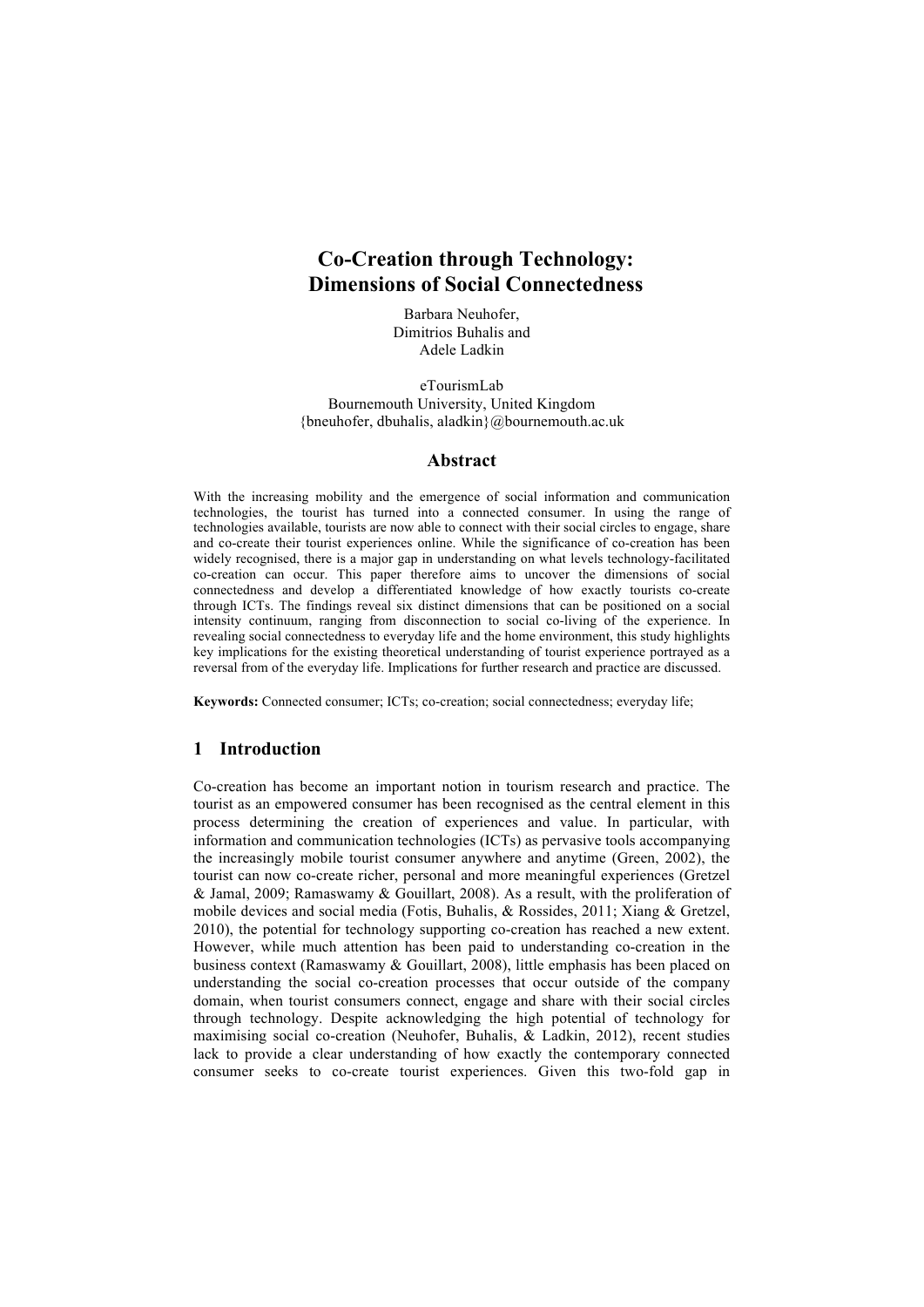knowledge, this study adopts a consumer-centric lens to explore technologyfacilitated co-creation processes to identify dimensions of social connectedness. In developing these dimensions, this study contributes with differentiated knowledge of the extents to which consumers co-create through ICTs. To this end, the paper first discusses the theoretical foundations of consumer-centrism and co-creation theories as well as the impact of social and mobile ICTs on how the socially connected consumer co-creates. Second, the methodological approach by means of a qualitative in-depth enquiry is presented. Third, the findings are discussed revealing six social dimensions of social connectedness, which are graphically depicted in a new model. Finally, conclusions on the study's theoretical contributions are drawn, further research is suggested and practical implications for management are highlighted.

# **2 Theoretical Background**

### **2.1 Consumer-centrism and Co-creation**

With an evolution in society, characterised by consumers becoming more active, powerful and involved, there has been a transformation in services marketing in the way the traditional company-consumer power relationship is formed (Ramaswamy, 2009). The proliferation of ICTs has been one of the critical forces for the advancement of society and the growth of the empowered consumer. In facilitating access to information, transparency, processes and activities, ICTs have enforced an unprecedented shift in companies, consumers, employees, stakeholders and other consumers connecting and engaging with each other (Ramaswamy, 2009). By replacing the predominant goods- and service-dominant assumptions of the recent decades, co-creation has introduced new ways of *how* and *by whom* experiences and value are created. Central to this premise is that the consumer now is the main actor in both production and consumption (Ritzer & Jurgenson, 2010).

Subsequently, co-creation, defined as a dynamic, collective and collaborative process and a joint value creation between the company and the consumer (Prahalad  $\&$ Ramaswamy, 2004) has thus introduced a new paradigm for experience creation. This advancement has been recognised in numerous emerging theoretical streams, including the notions of co-creation (Ramaswamy, 2009), co-production (Chathoth, Altinay, Harrington, Okumus, & Chan, 2013) or the service-dominant logic (Vargo & Lusch, 2004), which contribute to the current understanding of how contemporary experiences are created and constructed. More recently, scholars have introduced the customer-dominant logic as a new perspective recognising a shift from value creation in the business domain towards value creation within social experiences of the individual consumer (Heinonen, Strandvik, & Voima, 2013). This paradigm acknowledges C2C co-creation as a key source of value creation, as consumers create experiences with each other. In summarising these notions, Helkkula, Kelleher, and Pihlström (2012) state that co-creation can encompass a multitude and diversity of social dimensions in a range of social contexts. For instance, individuals can engage with businesses, consumer communities or personal networks alike to co-create socially intense and meaningful experiences (Arnould, Price, & Malshe, 2006).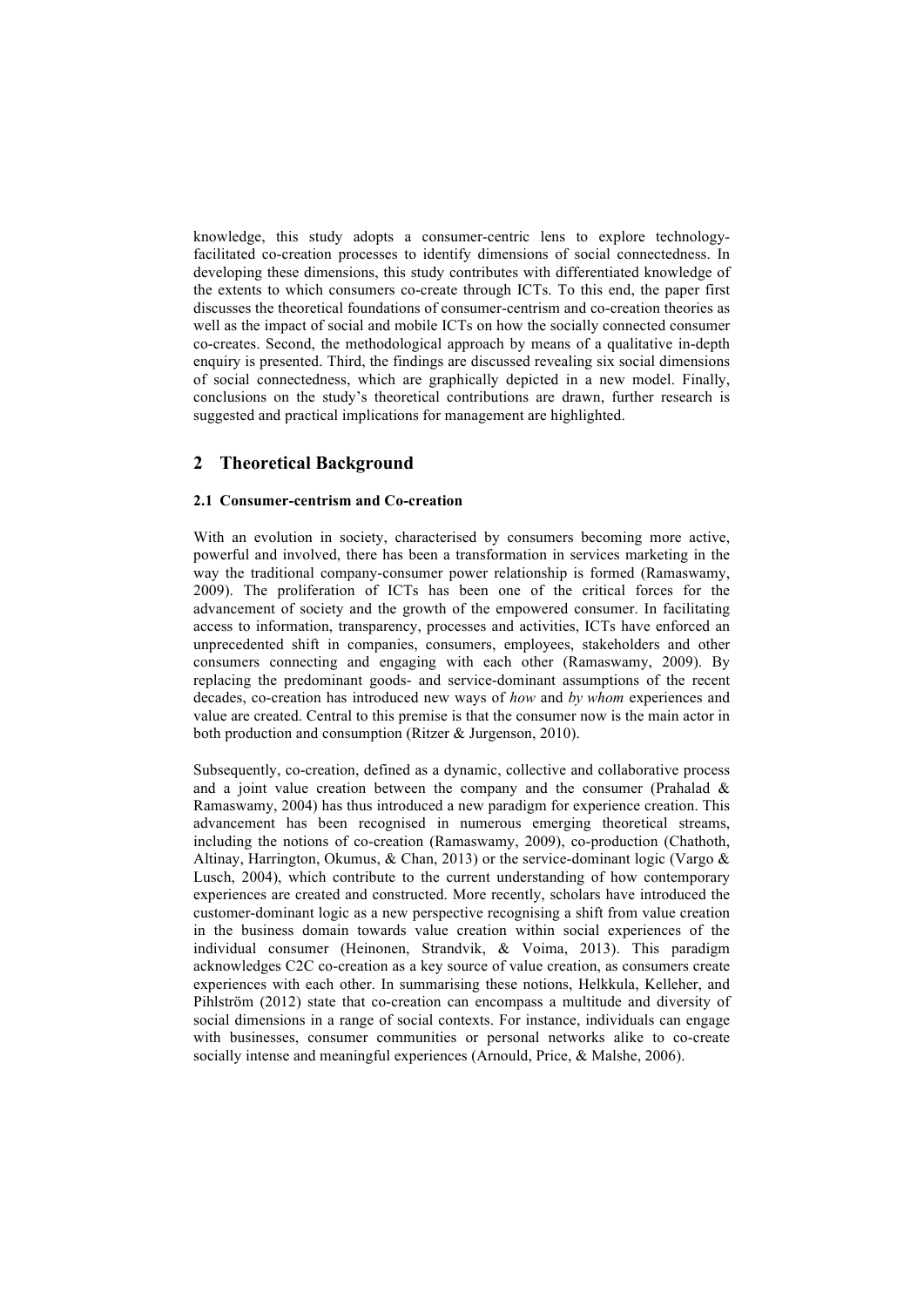#### **2.2 Social and mobile ICTs**

In recent years, ICTs have been one of the main forces driving consumer empowerment and enabling new multiple facets of co-creation (Neuhofer et al., 2012). In particular, the Internet and the subsequent advances of the Web 2.0 have induced one of the most critical technological and social developments over the past years (Fotis et al., 2011; Xiang & Gretzel, 2010). This change has turned the Internet into an immense platform of interaction opening new levels of engagement and collaboration (Sigala, 2009). The plethora of interaction tools, including blogs, videos or social networking sites have encouraged individuals to participate, connect and engage and in turn co-create their experiences online (Ramaswamy & Gouillart, 2008). In addition to the rapid social technological developments, there has been a massive increase in mobility (Egger & Buhalis, 2008), which has not only shaped the physical movement of people, products and services but has caused a mobility of technology itself at the same time (Gretzel  $\&$  Jamal, 2009). Due to their ubiquity, mobile devices allow tourists to connect, access and retrieve information on the move anywhere and anytime (Green, 2002; Wang, Park, & Fesenmaier, 2012). This combination of social and mobile innovations in tourism has led to new ways of how tourists can potentially connect, interact and co-create with companies and each other.

#### **2.3 The Socially Connected Tourist and Co-Creation**

With the proliferation of ICTs, the potential for experiences to be co-created has 'exploded on an unprecedented scale everywhere in the value creation system' (Ramaswamy, 2009, p.17). This means that through ICTs, co-creation is no longer restricted to companies and consumers (B2C) but is enabled among consumers and social networks (C2C) on all levels. In fact, with consumers using ICTs to engage with their networks, there is evidence that co-creation increasingly takes place in the consumer domain (Grönroos, 2008). In this vein, recent literature confirms that the range of ICTs available can facilitate traditional co-creation in a number of different ways (Tussyadiah & Fesenmaier, 2009; Wang et al., 2012). One of the possible applications of ICTs it to allow tourists to experience the physical tourist environment and stay connected in the online space at the same time. By being *interconnected* to social networking sites, such as Facebook or Twitter, tourists can share, comment and co-create with friends, peers, tourism providers, and other consumers while being immersed in the tourism destination (Tussyadiah & Fesenmaier, 2009). Tourists seek to *engage* with their social networks to support experiences (Kim & Tussyadiah, 2013) and *exchange* information, updates and opinions (Neuhofer et al., 2012) as well as *maintain social relations* and sharing experiences with each other (Wang, Yu, & Fesenmaier, 2002). It is evident that the notion of ICTs supporting experience cocreation is widely discussed. However, while many recent studies have focused on B2C perspectives on how companies facilitate co-creation through ICTs in tourism destinations and hospitality settings (Neuhofer et al., 2012; Neuhofer, Buhalis, & Ladkin, 2013), there is a gap in understanding from a consumer perspective, on how exactly the connected tourist seeks to use social and mobile technologies to co-create the tourist experience. Moreover, while examples of co-creation have been mentioned in literature, a clear differentiation of the distinct dimensions in which technology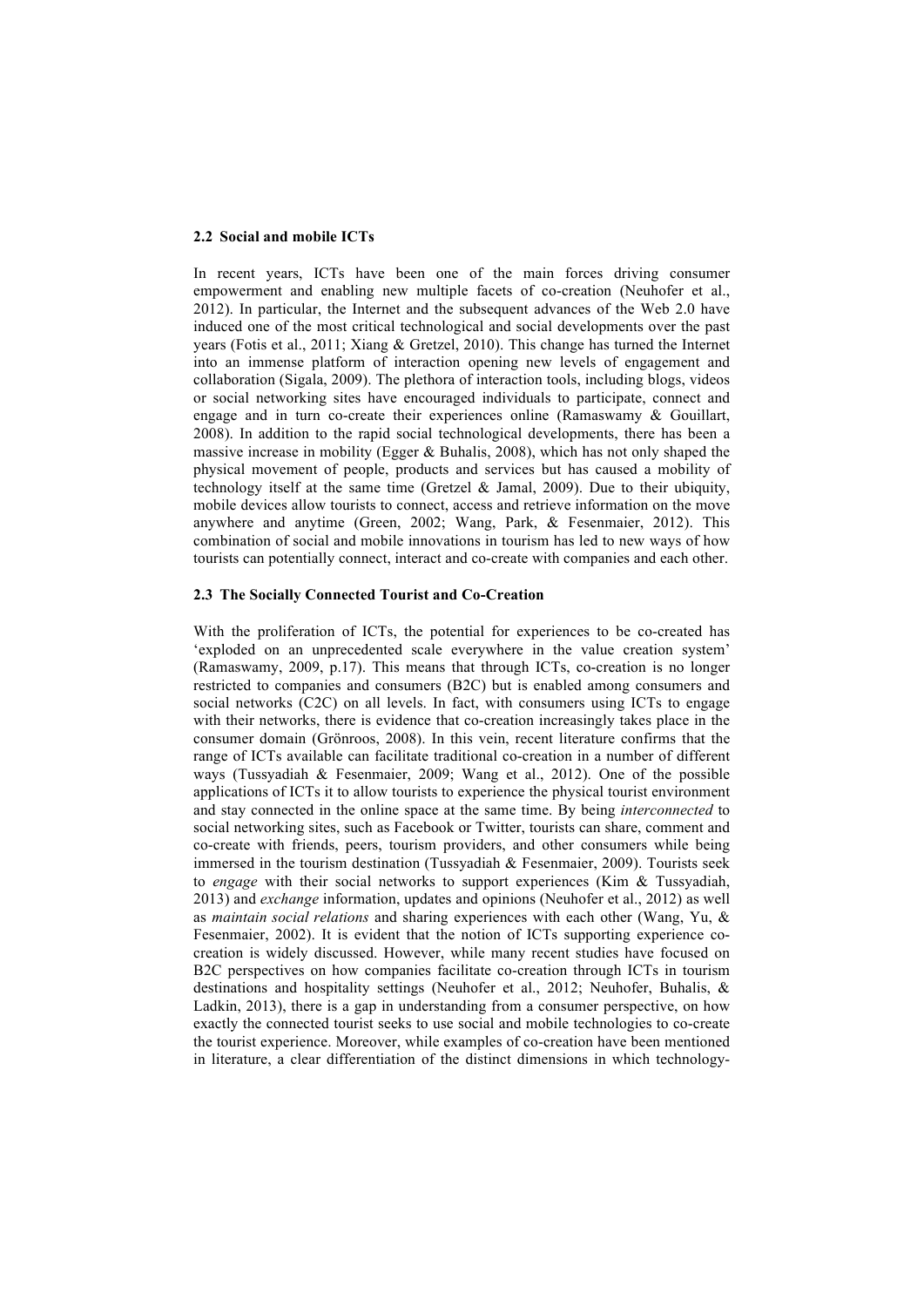facilitated co-creation can occur is missing. It is with this rationale in mind, that this study aims to address these gaps and uncover the underlying dimensions explaining how consumers use ICTs to connect and co-create their experiences when travelling.

# **3 Methodology**

To address the aim of the study, a qualitative enquiry was adopted as a particularly useful method to capture the the subjective experiences that occurs within the individual human being (Larsen, 2007). For this purpose, qualitative semi-structured in-depth interviews were selected as the most suitable method to cover predefined queries whilst maintaining the necessary flexibility for participants to narrate their experiences. The interview instrument was established based on the literature, refined through pilot-testing and continuously adapted through an iterative interview process to allow for emerging aspects to be incorporated. The sampling procedure followed a purposive sampling technique, as a common method in qualitative research when participants need to fulfil a set of prerequisites (Bryman, 2008). In order to collect rich accounts and descriptions of technology-facilitated co-creation, participants who have been involved in the required situation need to be sought (Robson, 1993). This means that highly technology-savvy users, as opposed to non-technology users, were critical for this research process. Accordingly, consumers meeting the following criteria had to be identified: a) technology-savvy consumers (owners of smart phones and daily use of smartphone and social media), b) prior experience of using ICTs for travel activities and c) the use of ICTs for travel within the last 12 months to ensure the recollection of their experiences. Due to the need to recruit individuals fulfilling all these requirements, the geographical location was secondary. Rather it was essential to find participants meeting the criteria, for which purpose locations with a potentially high concentration of technology-savvy users, such as a university environment, were used for participant recruitment. This process resulted in a total of 15 semi-structured in-depth interviews that were conducted in May 2013 in a seasidetown in the UK, with each interview lasting between 50 minutes and 2 hours and 20 minutes, with an average interview length of 1 hour and 24 minutes.

All interviews were voice-recorded and subsequently manually transcribed verbatim by the researcher in order to allow for a rigorous coding and analysis process (Rubin & Rubin, 2004). Following Miles and Huberman (1994) principles of qualitative thematic analysis and guided by the research questions of the study, the data was coded through an exploratory multi-stage coding process, consisting of inductive brush coding of initial codes, coding-on, refining codes towards the development of the final themes and dimensions of the study. For this process, the computer software QSR NVivo 10 was used to transcribe, store, organise and manage the wealth of data. While in the qualitative enquiry, criteria, such as reliability and generalisability play a minor role (Creswell, 2003), it is critical to consider reflexivity, contextualisation, prolonged engagement, thick description, audit trail, member checks and triangulation (Holloway & Brown, 2012). By allowing for all these factors this study ensured to obtain thick descriptions and narratives, member checks with participants, as well as inter-coder reliability by independent coding validation of excerpts of the transcripts as well as a transparent and rigorous research process through an audit trail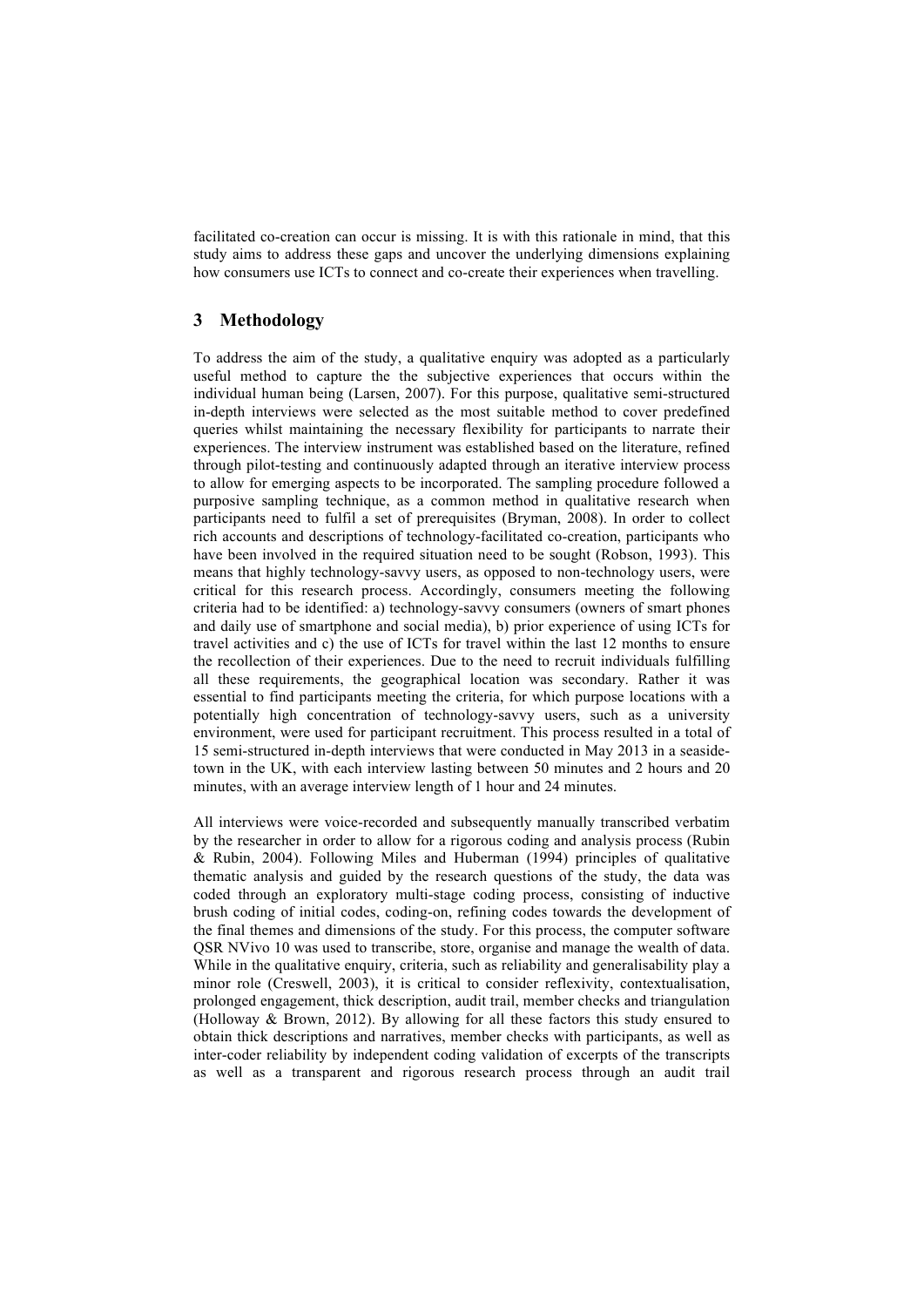documenting the entire study (Patton, 2002). As this research was of qualitative nature, it does not seek to make claims of generalisability beyond the specific context to the wider population but rather seeks for theoretical generalisation of the concepts presented (Holloway & Brown, 2012). Table 1 below outlines the socio-demographic profile of the sample. While the sampling procedure was purposive based on inclusion criteria, participants were selected to represent a diverse mix and balance of gender, age groups, education levels and nationalities.

| Nr.            | Pseudonym    | Gender | <b>Nationality</b> | <b>Education</b> | Age | Smartphone     |
|----------------|--------------|--------|--------------------|------------------|-----|----------------|
| -1             | Laura        | Female | Dutch              | A-Levels         | 20  | Samsung Galaxy |
| 2              | Jane         | Female | German             | MA               | 29  | iPhone         |
| 3              | Martha       | Female | German             | BA               | 24  | iPod           |
| $\overline{4}$ | Veronica     | Female | Chinese            | MSc              | 40  | iPhone         |
| 5              | Sam          | Male   | <b>British</b>     | A-Levels         | 23  | Samsung Galaxy |
| 6              | Paul         | Male   | <b>British</b>     | MSc              | 62  | iPhone         |
| 7              | John         | Male   | Indonesian         | MSc              | 34  | Blackberry     |
| 8              | Sandra       | Female | Greek              | MSc              | 27  | <b>HTC</b>     |
| 9              | Teresa       | Female | Indonesian         | BA               | 23  | <b>HTC</b>     |
| 10             | Andrew       | Male   | Pakistan           | MSc              | 30  | Samsung        |
| 11             | Dan          | Male   | Greek              | PhD              | 45  | Blackberry     |
| 12             | Aaron        | Male   | Italian            | PhD              | 32  | iPhone         |
| 13             | <b>Steve</b> | Male   | <b>Belarus</b>     | PhD              | 32  | Samsung Galaxy |
| 14             | Rachel       | Female | German             | MSc              | 24  | Blackberry     |
| 15             | Hanna        | Female | Vietnamese         | MSc              | 30  | iPhone         |

**Table 1.** Socio-demographic profile sample

### **4 Findings**

The findings of the consumer-centric in-depth study reveal that co-creation through ICTs occurs on a number of distinct levels. This study contributes by developing six main dimensions of social connectedness, which can be depicted through two polar continuums ranging from high to low involvement and from solitary to socially connected. In positioning the findings on this two-fold continuum, the following six polar dimensions could be developed: 1) Social Connectedness vs. Social Disconnectedness, 2) Social Intercommunication vs. Social Interaction and 3) Social Co-Participation vs. Social Co-Living, which are portrayed in Figure 1 below. Next, all six dimensions are introduced, underpinned by quotes and discussed in detail.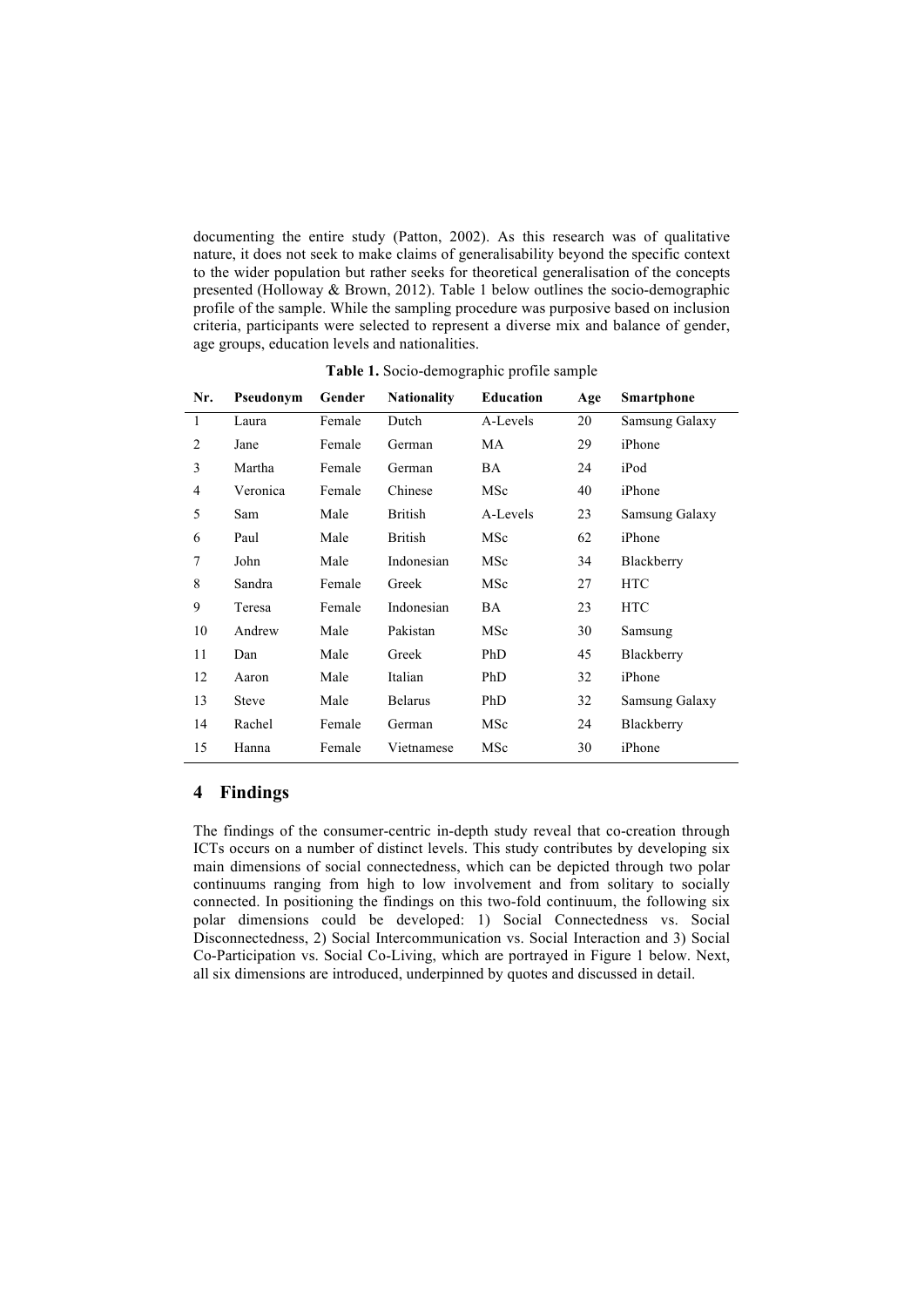

**Fig. 1.** Dimensions of Social Connectedness

#### *1) Social Connectedness vs. Social Disconnectedness*

Participants of the study report connectedness as a crucial part of their tourist experiences when being physically distant from home. Being connected through a variety of mobile devices, such as smartphones and tablets, tourists seek to maintain a link to their everyday life and their mundane routines. While tourists want to fully immerse themselves into the experience at the destination, social connectedness with the home environment permits them to remain in contact with their social network not only for being updated, but also to avoid feeling spatially and temporarily isolated from their everyday lives. Many participants report the importance of being able to stay in touch with family, friends and also the work community:

*"While travelling, call back the family and I also still use it as normal, like answer the email and update the work. Because in the past if you don't have the smart phone, you are stuck when you were travelling (…) So like this, when I travel in another country, I work and update like normal, and people don't feel like 'oh she is on holiday or she is on leave I have to wait another week to get the answer'." (Hanna)*

Social connectedness provides tourists a sense of attachment to home. Participants state that while they are physically away, mentally they have the feeling that they are still present there. Social connectedness demonstrates to be crucial for tourists to maintain and their social relationships and co-create their experiences. It seems to provide a sense of security and comfort, especially in situations when social relations on-site, e.g. with other tourists, are scarce. The possibility of connection with the own network, seems to partially replace the need for physical encounters with strangers, which indicates a shift of interactions to the familiar online social space.

*"If you don't and can't interact with the people around you, because you might not know them, then it is nice to have a conversation or have this kind of sense that other people are still around you, even though it is kind of virtual, it gives you kind of a security, and then you are more willing to share the experience." (Rachel)*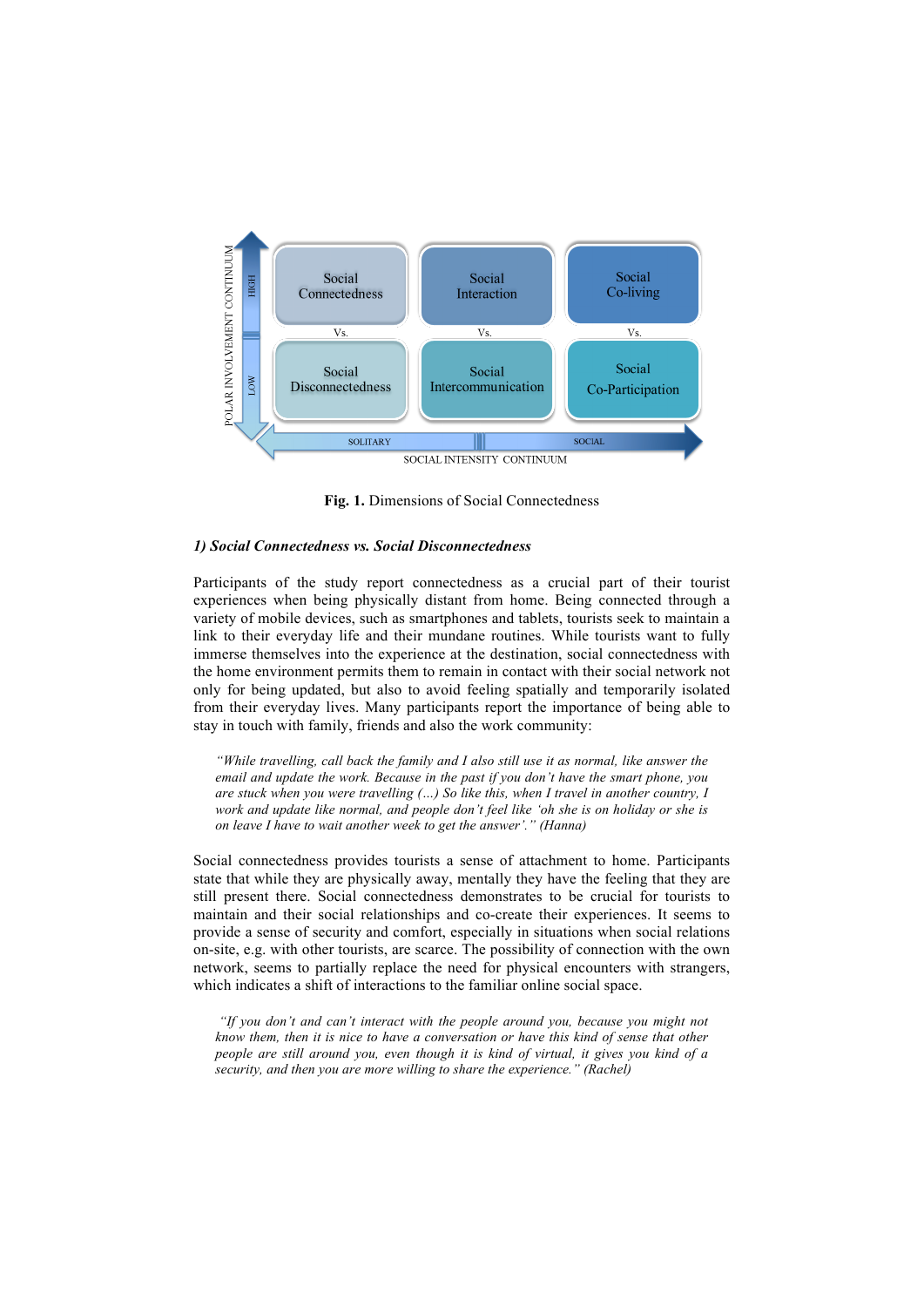In contrast to the desire for consistent social connectedness and the blurring of everyday life and the tourist experience through ICTs, the findings also indicate a polar view, suggesting an equal need for tourists' disconnectedness. Participants emphasise that the state of being connected to and co-creating with the social network often represents an inhibitor of switching off, preventing escapism from home and enjoying the 'real experience'. Due to the convergence of everyday life with travel, participants report an interference of their travel experience:

*"Because if I connect so much it is not kind of travelling anymore, you are, I don't know, I just really like I want to get off the daily life, so I seek the reality, because if you stick so much with technology you don't really enjoy the place you live." (Hanna) "I think that somebody who uses technology that much to that extent, cannot actually enjoy that places that much, because you are so caught up in sharing it with other people rather than enjoying it yourself that much." (Rachel)*

The findings suggest that ICTs can be key tools in that they enable tourists to maintain social connections and allow for co-creation processes to occur. In contrast, while tourists desire connecting with everyday life, the polar view suggests the need for escapism from home, living the 'real experience' and maintaining co-creation with individuals, such as tourists or tourism providers, in the physical surroundings.

### *2) Social Intercommunication vs. Social Interaction*

In case social connectedness with the online network is established, the findings suggest a further differentiation of two co-creation processes. Depending on the intensity of the encounter, there appears to be a continuum from social intercommunication and to social interaction. While terminologically often coined as interaction, participants point out that social media facilitated interactions frequently lack a deeper dialogue. With co-creation aiming at creating interactions that are meaningful to the individual, interactions through social networking seem to lack in depth. One participant exemplifies this frequently mentioned perception.

*"The deep a dialogue can be is 'are you in London, amazing, have you been there' 'no I'm not going there' 'ok fine go there next time' because the rest can be, 'I like it, wow, fantastic, where are you'. I mean the question is, is that real interaction? (…) A collection of feedback and there is no possibility of creating a third meaning. And when I post pictures of things when I share things about my travel experience the best comment I have "very nice" but we are not creating a meaning." (Aaron)*

The question therefore is what makes a technology-facilitated interaction and experience co-creation processes meaningful. While there is a two-way interaction stream of one person uploading and sharing a picture that triggers the response of another person to reply (e.g. through Facebook, Twitter, Instagram), participants state that this does not account for a full interaction or replace meaningful exchanges and dialogues as they occur in the real environment. Accordingly, there is need to draw a line between two forms of social encounters, namely *social intercommunication*, as a brief and light form of contact and messaging and *social interaction*, as a much deeper form of dialogue in which two parties exchange and create a meaning. *"I think*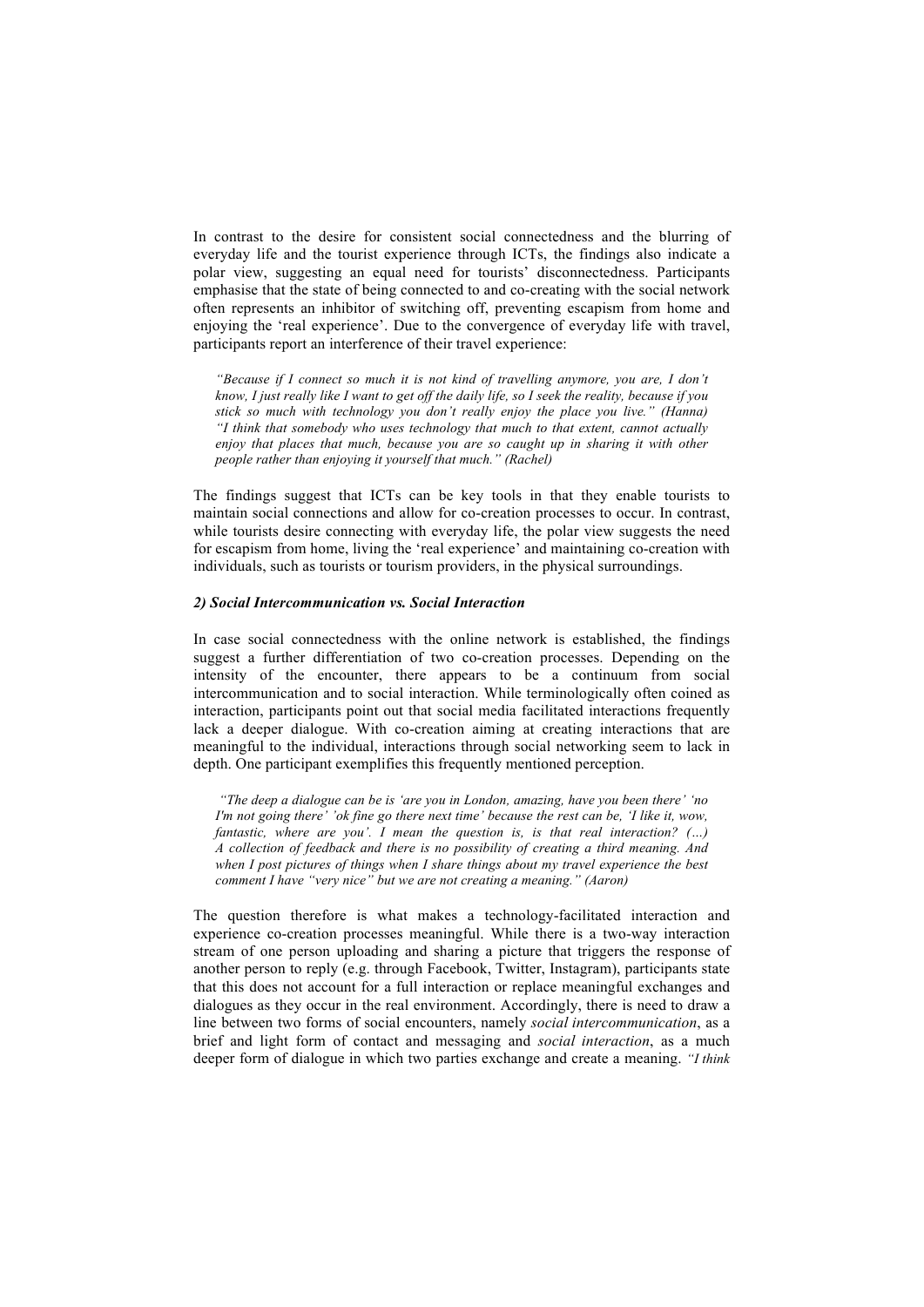*interaction should create a meaning, I have a position, you have a position and we discuss about it and then there is a third position coming up which is blended." (Aaron)*

On the other end of the continuum, social interactions are often manifested as a prolonged dialogue that has been triggered by an experience shared for online. One participant reports for instance reports that sharing pictures has led to meaningful discussions on a mutual subject which added socially constructed value to the actual physical tourist experience.

*"It is slightly overall experience changing just because I can share it a little bit and then we just talk about it to say, my friend "oh I can't believe you had that" "yes" and "I have been to your house and it was nothing like that" or something like that". (Sam)*

In summary, technology-facilitated social interactions can occur to different extents. While technology allows for an ease of communication, it partially occurs on a superficial level with short messages or comments being exchanged. To render cocreation more engaging, there is need for deeper interactions online that allow for proper discussions, outcomes and meanings to be exchanged.

### *3) Social Co-Participation vs. Social Co-Living*

In increasing the intensity of co-creating tourist experiences, the findings indicate that technology allows tourist consumers to not only connect and interact but allows for immersive form of co-creation in which the network can become part of the experience itself. To reflect this new phenomenon which has not been recognised in the literature so far, the new terms social co-participation and social co-living have been coined. These reflect the new process of co-creation through technology, in which the individuals in the connected social network become virtual co-participants of the tourist's lived tourist experience. One participants describes the notion of intense co-creation through social participation, as a sensation of others '*being there with you'* during travels. Sharing is a central premise to the social experience, and by sharing the own experience, technology is a key facilitator for other people to participate in the experience at the very moment of its occurrence. While traditionally experiences were primarily shared post-travel upon the return home, technology allows people to co-create and become virtual travel companions of the experience in real time. One participant reports:

*"Just the feeling to have the other people participating in your journey even though they are not there but to share your experience with them because you can't share it with no one else because no one else is there. I mean you can make friends on your journey but then you share it with your virtual friends instead of sharing it with a person who is not there". (Jane)*

Additionally, participants highlight the example of people from the social network who socially co-construct the experience online.

*"Yes I just want to make sure they find those really nice places, that they might have not gone to because that might have not been their choice of things to do." (Rachel) "I don't even consider to try that food during my planning, and because my friend told*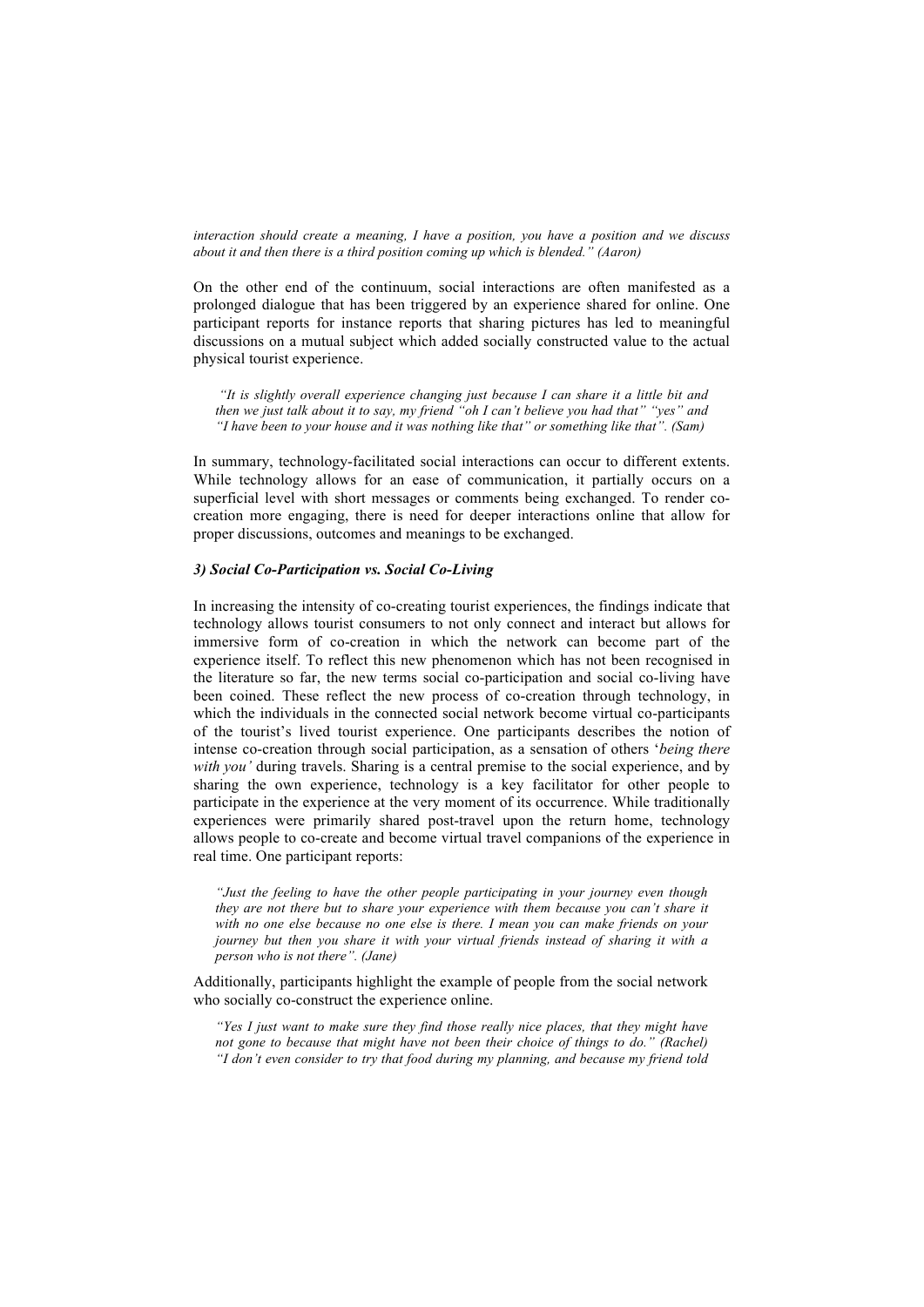*me that I have to try this food or this drink, it inspires you 'ok maybe I can try things that they recommend me' so it gives me information, so it is two ways." (Teresa)*

Moreover, in allowing the social network to become real participants of the experience, the online shared experience can become real to an extent that people are not only participating but essentially co-living the travel moment. This notion can be defined as 'co-living', allowing connected people to live the experience through the tourist's eyes:

*"Some others just travel through my eyes, so they have never had the chance to go to. It is tele-presence, it is like going to the movies and watch a film about Bollywood and you feel that you are in India". (Dan)*

In summary, the findings indicate that co-creation through ICTs can be taken to a socially intense level that makes it possible to virtually co-live the tourist experience. When sharing experiences, the connected tourist can allow people to communicate, interact, participate, re-construct experiences as well as lend people virtual eyes to colive tourist moments from the distance in the home environment.

## **5 Discussion**

This study aimed to explore co-creation processes through technology from a consumer perspective to identify dimensions of social connectedness. Beyond recognising the potential of co-creation, this study makes a contribution in that it empirically explored and uncovered a distinctiveness of technology-facilitated social co-creation processes taking place. It has revealed six overall dimensions of social connectedness. Figure 1 above demonstrates that these dimensions, varying in intensity, can be placed on a vertical polar continuum in terms of low and high involvement, and on a horizontal continuum ranging from solitary disconnectedness to a highly connected and socially intense state. Building on the principles of cocreation, this study provided a consumer-centric lens of co-creation in a technologyfacilitated context. In revealing these distinct dimensions, this paper makes a theoretical contribution to the existing co-creation discourse in a number of ways. While the existing literature has argued that ICTs facilitates co-creation (Ramaswamy & Gouillart, 2008), this study contributes by revealing that co-creation is *not a single process* but can occur on *multiple levels and intensities*. In that it proposes six distinct dimensions of social connectedness, this study also contributes in putting forward new knowledge suggesting that it is not sufficient to use the popular term co-creation *per se*, but rather recognise its nuances and understand the different ways in which tourist co-create through technology. In that it looks at co-creation processes from an inherently consumer-centric perspective, this study goes beyond B2C co-creation, and reveals how tourists co-create within their own social circles.

In line with recent work (Tussyadiah & Fesenmaier, 2009; Wang et al., 2012; Wang, Park, & Fesenmaier, 2013) this study has confirmed that ICTs can constitute a key instrument to facilitate richer and more socially intense experiences. Particularly mobile technologies benefit tourists to be constantly connected and co-create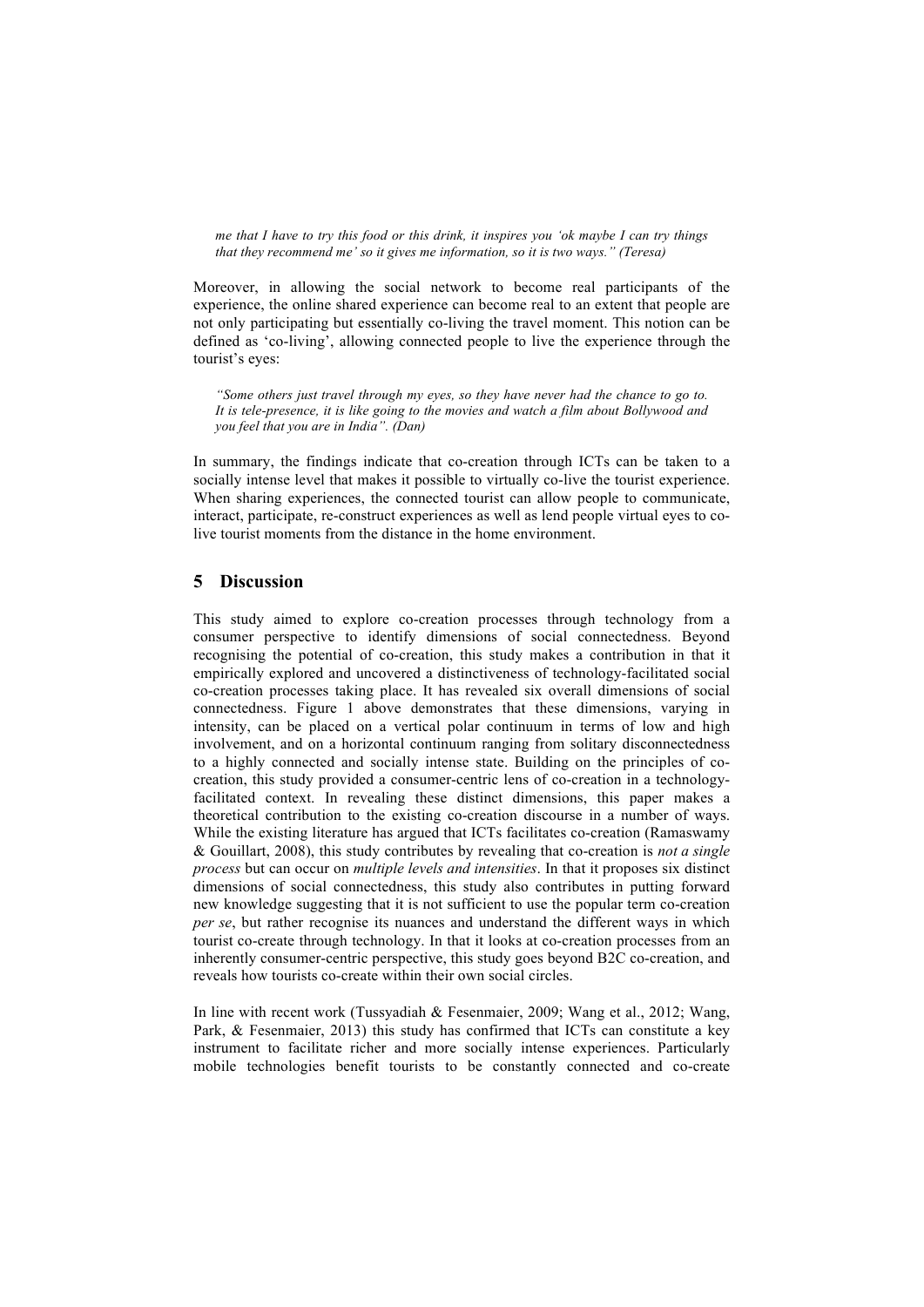experiences and value with multiple individuals. As more social and mobile ICTs are at the disposal of the contemporary consumer, social connectedness can be potentially facilitated as the tourist connects, communicates, interacts, co-participates and colives experiences together with the social network online. Through co-creation with the social network, technologies support tourist consumers not only in the physical destination (Neuhofer et al., 2012), but allow them to stay connected and in touch with their everyday environment at the same time. These findings suggest a major contradiction to the long tradition in tourism literature suggesting the escapism from the routines of everyday life as one of the key motivational triggers for travel (Cohen, 1979). While literature substantiates a clear boundary between travel and the everyday life, this study suggests that these boundaries dissolve, as tourists increasingly connect and co-create with their network and home environment online.

# **6 Conclusions and Implications**

The power of the Web 2.0 and the increasing mobility of technologies have led to the emergence of a connected social and mobile consumer who is able to co-create tourist experience to a new extent. In addressing the gaps in the existing literature, this study had the aim to explore technology-facilitated co-creation and develop a differentiated understanding of co-creation processes by identifying six distinct dimensions of social connectedness. While human social encounters with other tourists or tourism providers remain a significant part of the overall social dimension of the tourist experience, this study highlights that technology can potentially add further social dimensions of co-creation through the connection to the social network online. In this vein, it is not the technological tools per se but rather the social connection to people online that render the experience more social. In that the findings indicate a connection to the everyday life, this study has major implications on the existing theoretical assumptions portraying the tourist experience as an escapism from and reversal of the everyday life (Cohen, 1979). In contrast to the existing the understanding, this study highlights that tourists use technology primarily as a means to connect with the everyday life for multiple purposes, as to stay up-to-date, not losing touch with people, maintain social relations and share while undergoing tourist experiences on-site. The key question is thus whether technology is a potential catalyst of change breaking down the hitherto clear boundaries tourism and everyday life. In addition to the potential of technology for social connectedness, the study highlights that there is also a contrasting movement towards disconnectedness from the social network online. In this vein, technology is perceived as a diminishing factor in the overall tourist experience when it is considered to be too immersive or distracting and detaches the tourist from the real physical surroundings.

This study makes a number of critical contributions to tourism theory and practice. On theoretical grounds, this study contributes to the recent studies exploring mobile technologies for experiences (Wang et al., 2013) and the value of technology facilitated co-creation (Neuhofer et al., 2012), by empirically exploring social dimensions of co-creation through technology. This study adds knowledge by providing dimensions of social connectedness which can be used as a basis for further research in the C2C co-creation as well as technology domain. In acknowledging the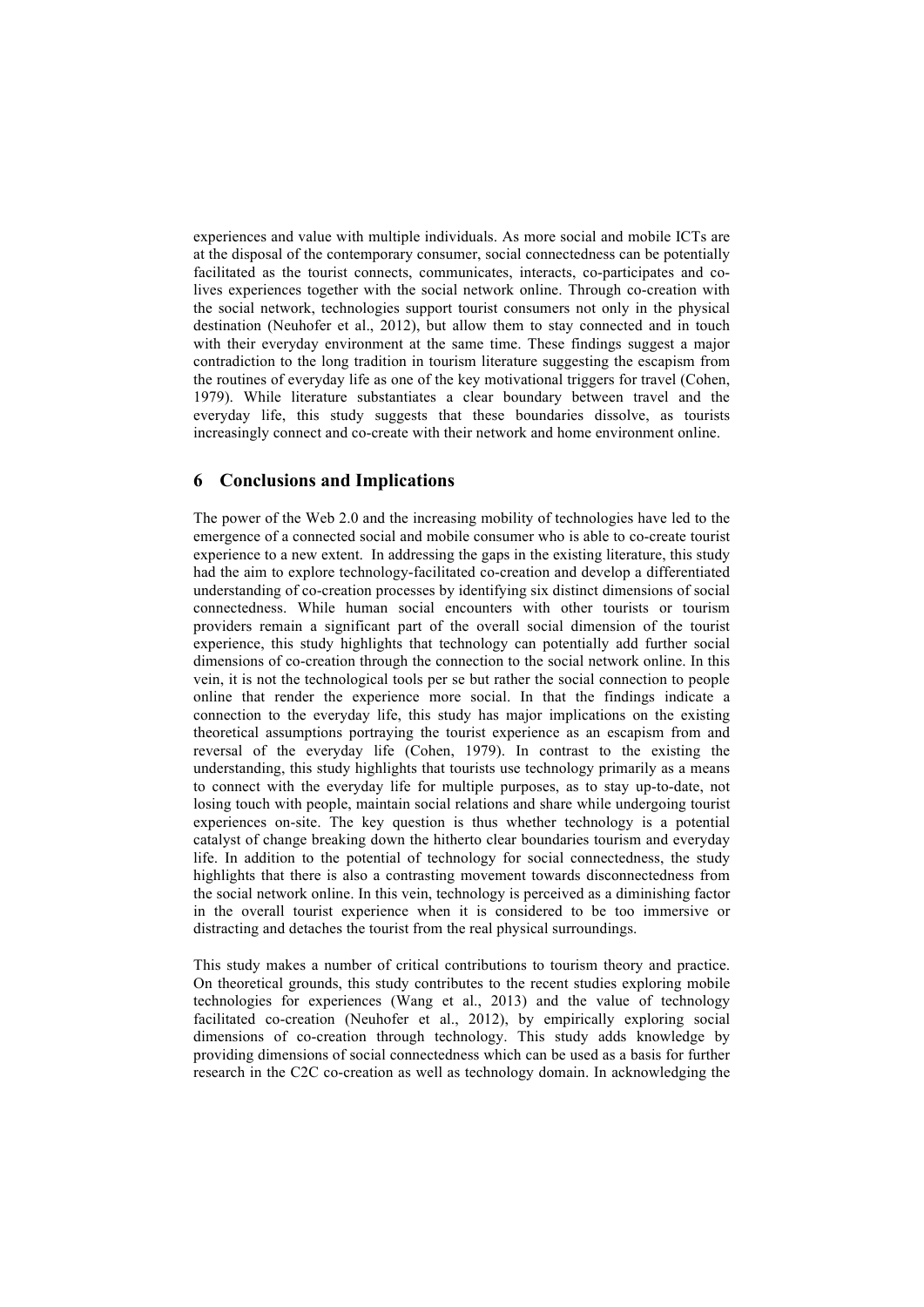limitations of this study in terms of a qualitative and hence small sample size, the need for further research of both qualitative and quantitative nature is suggested. For instance, studies could build on the findings by analysing and breaking down the social network of friends, peers, family and companies to understand their specific roles and potential differences in co-creation processes of the tourist experiences. A further aspect worth exploring is the notion of experience co-living from the view of those 'being at home' to understand the effect of socially shared experiences on them for inspiration, decision-making and travel planning alike. Moreover, the idea of constant social connectedness in contrast to the notion of escapism from everyday life is a critical notion worth exploring in future studies. To complement qualitative enquiries, quantitative studies are needed to test the presented findings on a larger scale by looking for possible effects of socially intense co-creation on value extraction or satisfaction. For the industry and management context, this study suggests a number of practical implications. While experience co-creation practices are realised throughout a number of industries, co-creation (Binkhorst & Den Dekker, 2009), and especially technology-facilitated co-creation (Chathoth et al., 2013) are still limited in tourism. Therefore, this study suggests exploring the potential of technology as a key tool to facilitate more opportunities for social co-creation experiences for the tourist consumer. Thereby, it is of particular importance to support consumers to co-create experiences outside the company domain with each other (C2C). This means that first and foremost the technological requirements need to be fulfilled that allow the tourist to be connected, for instance, through wireless access in hotel rooms, at airports and wireless destinations. If successfully facilitated, important implications for businesses can unfold, as consumers can more effectively connect on the move and co-create an enhanced experience and value, not only with the own network but also with the tourism provider online.

### **References**

- Arnould, Price, & Malshe. (2006). Toward a cultural resource-based theor of the customer. In R. F. Lusch & S. L. Vargo (Eds.), *The service-dominant logic of marketing: dialog, debate and directions* (pp. 320-333). Armonk, New York: ME Sharpe.
- Binkhorst, & Den Dekker. (2009). Agenda for Co-Creation Tourism Experience Research. *Journal of Hospitality Marketing & Management* 18(2/3): 311-327.
- Bryman. (2008). *Social Research Methods* (3rd ed.). New York: Oxford University Press.
- Chathoth, Altinay, Harrington, Okumus, & Chan. (2013). Co-production versus co-creation: A process based continuum in the hotel service context. *International Journal of Hospitality Management* 32(0): 11-20.
- Cohen. (1979). A Phenomenology of Tourist Experiences. *Sociology* 13(2): 179-201.
- Creswell. (2003). *Research Design: Quantitative, Qualitative, and Mixed Methods Approaches*. Thousand Oaks: Sage Publications, Inc.
- Egger, & Buhalis. (2008). *eTourism Case Studies: Management and Marketing Issues*. Burlington: Elsevier Ltd.
- Fotis, Buhalis, & Rossides. (2011). Social Media Impact on Holiday Travel Planning: The Case of the Russian and the FSU Markets. *International Journal of Online Marketing* 1(4): 1-19.
- Green. (2002). On the Move: technology, mobility, and the mediation of social time and space. *The Information Society* 18(4): 281-292.